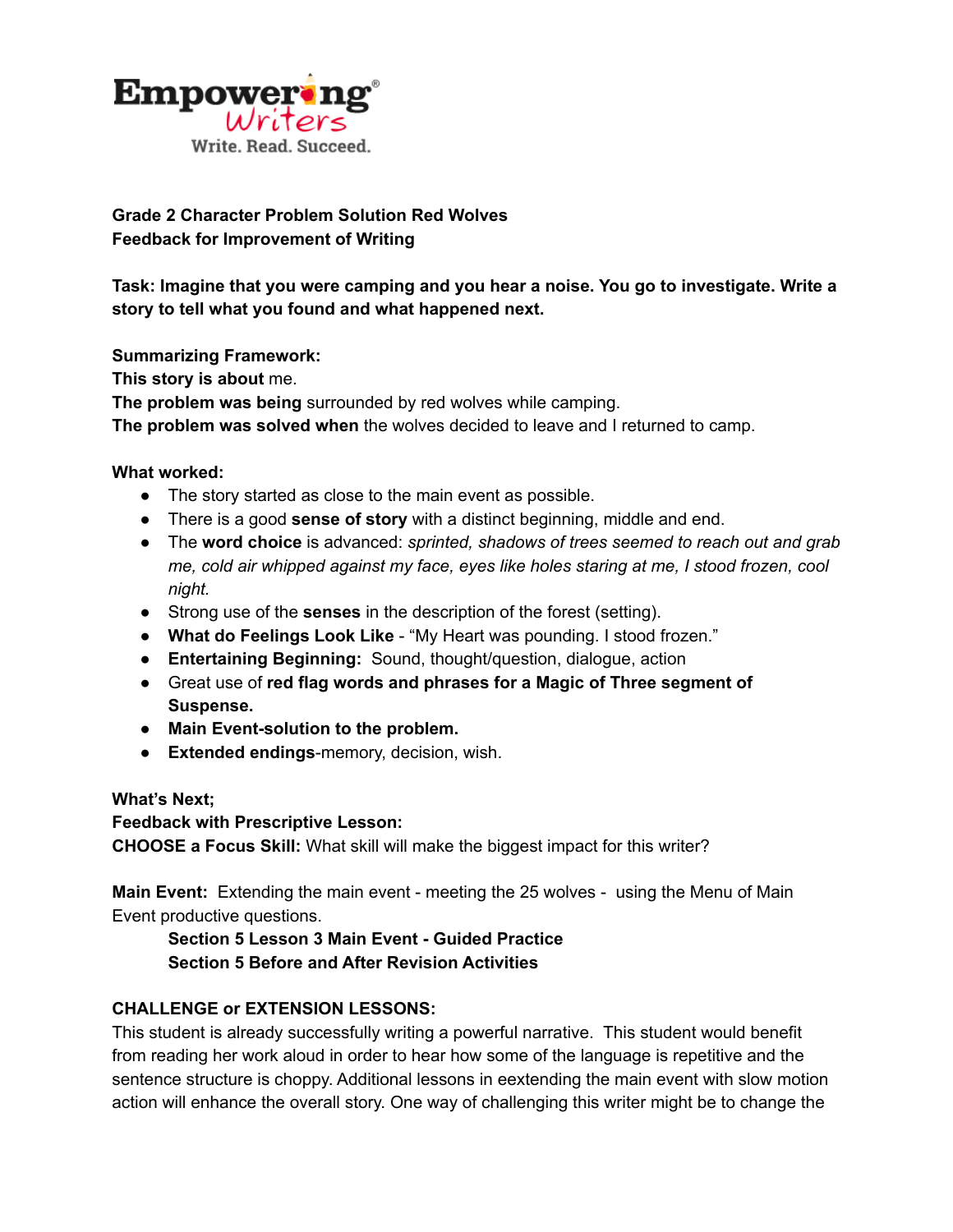perspective of the story. This is written as a first-person narrative, what about writing this from the point of view of the wolves? Another way to challenge this writer would be to write it in present tense - this is written mostly in past tense.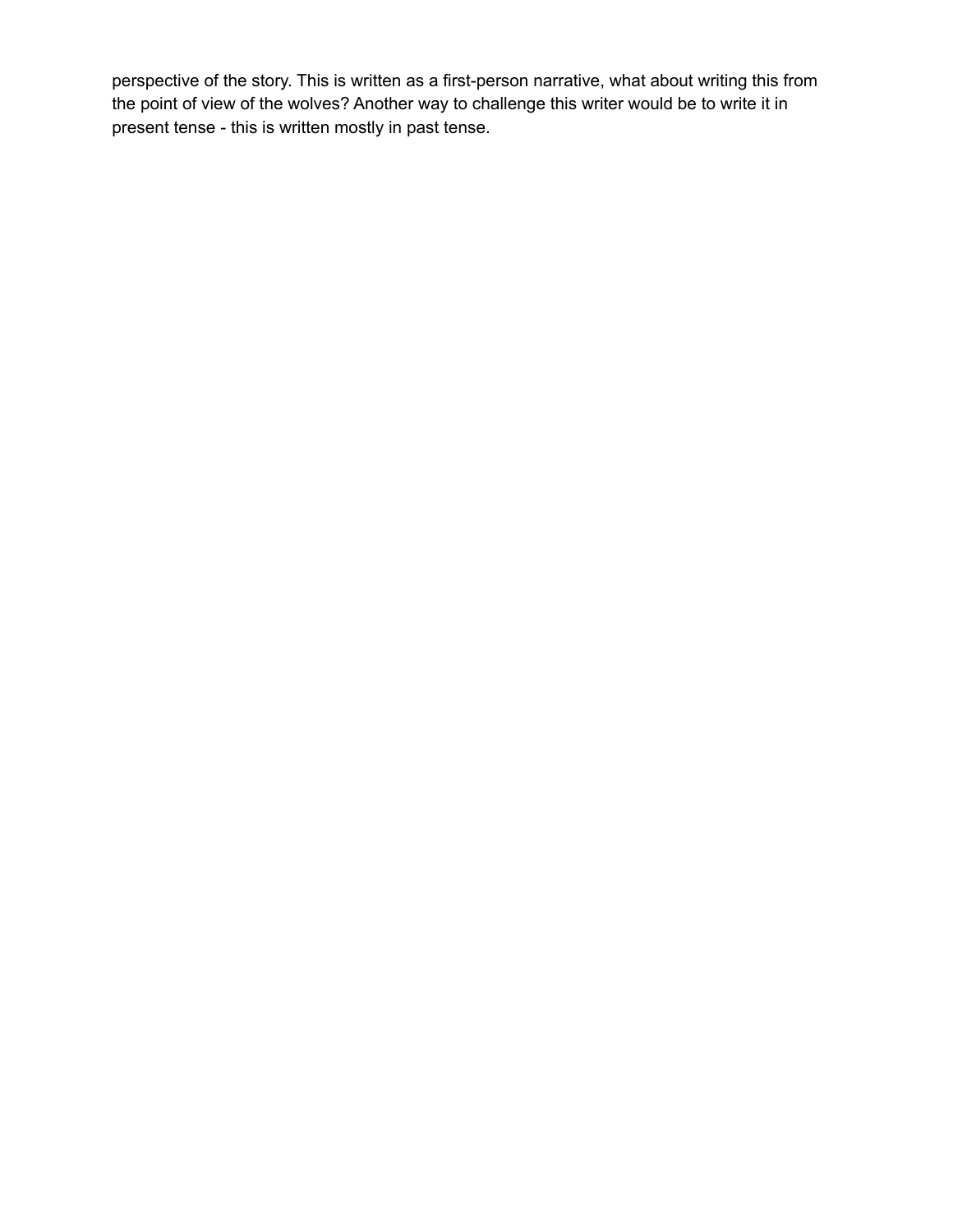graces sophia 1 cont sleep. In yelled as I sat up. "Too much noise. I said. I wonder what's making it. I looked around - nothing. So I stood up and (Sprinted) towards the forest. The forest floor  $\bullet$   $\omega$ as damp. A funny smell filled the air Pourful Shadows of trees seemed to reach out Red und the face as I ran through the forest.<br>Red und them, I heard the saind again, Acor Régula moment later again I heard the sound Aloop, They where closing in (The next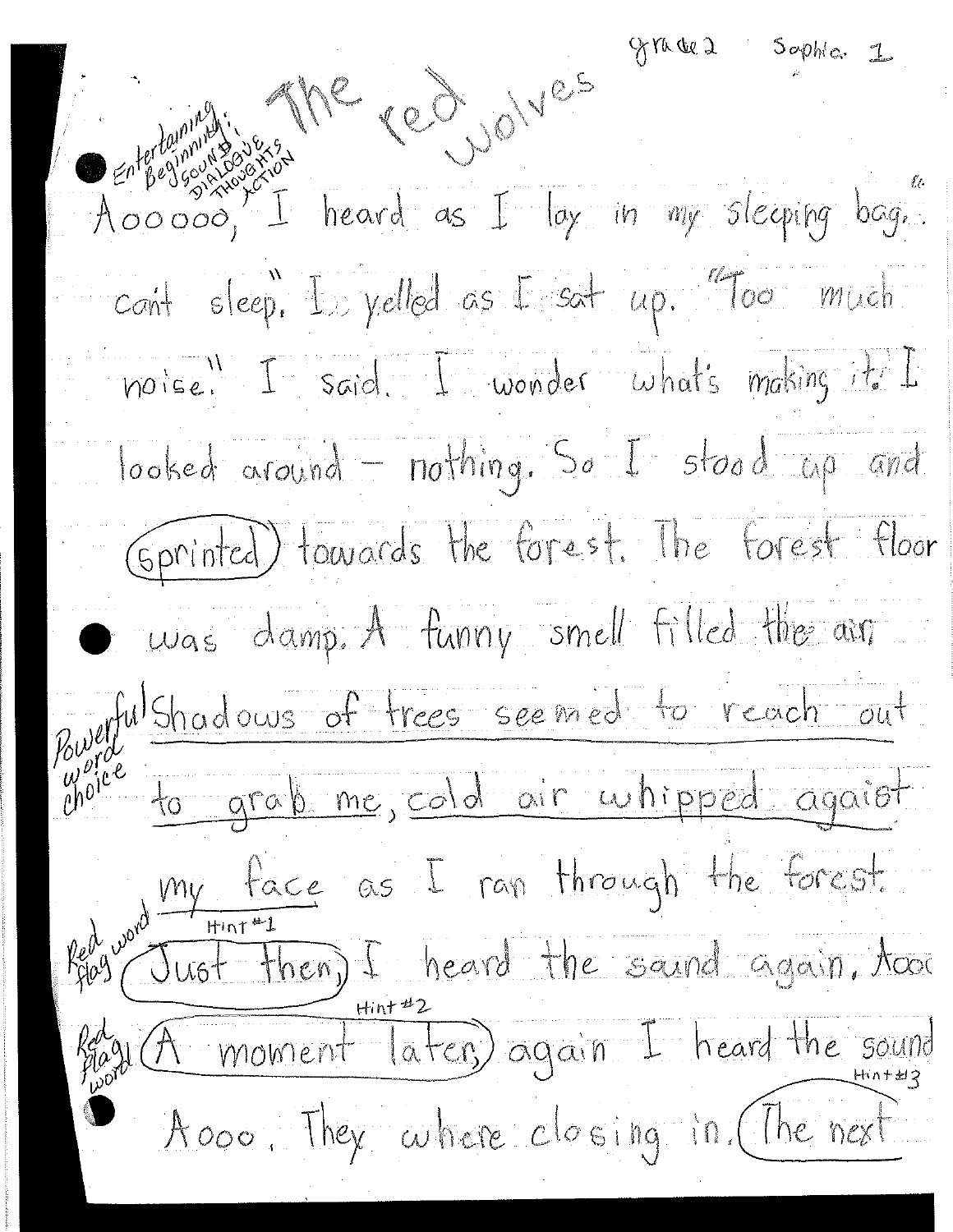$-56$  phile 2

Red flag thing I knew, there were flashes of red every where. Then it stopped. There standing right in front of me were 15 big red wolves! Grrn they all growled at me They ran circles around me howling. I tried to run but they followed. Their sh arp teeth seemed to hurt just looking at them. There eyes were like holes staring at<br>me. My heart was pounding. I stood frozen of They looked at me once more then ran into the cool night. I looked around once more fog was closing in Sol